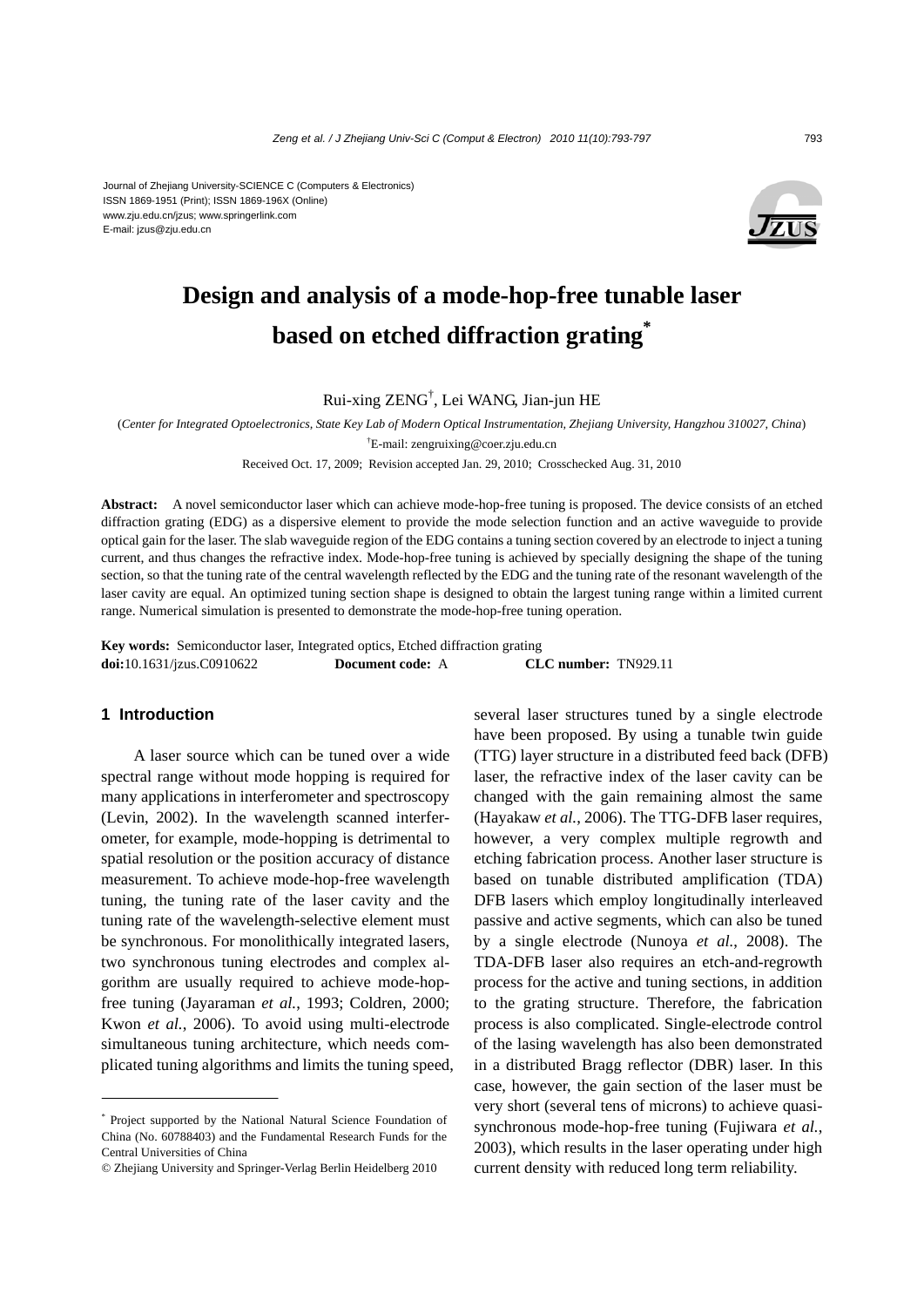Etched diffraction grating (EDG) based lasers have been investigated for many years (Soole and Poguntke, 1992), both theoretically and experimentally. The state-of-the-art fabricated devices have demonstrated their advantages, including the wide tuning range and high reliability. However, as no consideration of continuous tuning is given to this device, mode-hop occurs several times during the tuning.

In this paper, a novel EDG-based monolithically integrated mode-hop-free tunable diode laser is proposed. The laser can achieve mode-hop-free tuning without any multi-electrode synchronized tuning mechanism.

#### **2 Laser structure and operation principle**

Fig. 1 shows the schematic diagram of the EDG based mode-hop-free laser structure. It consists of a deeply etched concave echelle grating (He *et al.*, 1998), an active waveguide to provide optical gain, and a wavelength tuner within the slab waveguide region. The grating, which is designed under Rowland circle construction (Mroziewicz *et al.*, 2007), is a wavelength filter to provide mode selection function. The wavelength tuner has the same layer structure as the slab waveguide but is covered by an electrode to inject a tuning current, so that its effective refractive index can be tuned to change the spectral response of the EDG and consequently the lasing wavelength. The shape of the tuner is designed according to the principle of the mode-hop-free tuning; i.e., when the tuner is injected with a tuning current from the anode, which defines the tuner's shape, to a common ground cathode, the shift of the reflection peak of the EDG is equal to the resonant wavelength change of the laser cavity.

As shown in Fig. 1, the end point *O* of the active waveguide is located on a Rowland circle of radius *R*, while the center points of the grating facets are located on a grating circle tangent with the Rowland circle at the grating central point *C*. The radius of the grating circle is twice the radius of the Rowland circle. As a result, we have

$$
\overline{OC} = 2R\cos\alpha,\tag{1}
$$

where  $\alpha$  is the incidence and diffraction angle with

respect to the normal to the grating curve at the central point *C*.



**Fig. 1 Schematic diagram of the mode-hop-free continuously tunable laser**

The wavelength of the light that is emitted from point *O* and reflected by the curved grating to the same point must satisfy the grating equation, which dictates that the phase difference between the optical paths going through two adjacent grating facets must equal an integer multiple  $2\pi$ , i.e.,

$$
\Delta \Phi = \frac{4\pi}{\lambda} \Big[ n \Big( \overline{OP_j} - \overline{OC} \Big) + \Delta n_t \Big( \overline{OP_j'} - \overline{OD} \Big) \Big] = 2 m_s j \pi.
$$
\n(2)

Herein  $\Delta \Phi$  is the phase difference between the light reflected by the grating facet at grating central point *C* and by the grating facet at point  $P_i$ .  $\lambda$  is the wavelength in vacuum,  $m_g$  the diffraction order of the grating, *j* the number of grating periods between the grating central point *C* and the grating facet at point *Pj*. *Pj*′ and *D* are the intersections of the tuner mode-hopfree boundary and  $OP<sub>j</sub>$  and  $OC$ , respectively. *n* is the effective index of the slab waveguide, and  $\Delta n_t$  is the effective index variation in the wavelength tuner due to current injection. The wavelength of the Fabry-Perot modes of the laser cavity constituted by the waveguide facet at *M* and the grating is determined by

$$
\frac{4\pi}{\lambda} \Big( n_{\rm a} \overline{OM} + n\overline{OC} + \Delta n_{\rm t} \overline{OD} \Big) = 2m_{\rm FP} \pi, \qquad (3)
$$

where  $n_a$  and *OM* are the refractive index and length of the active waveguide respectively, and  $m_{FP}$  is an integer corresponding to the Fabry-Perot mode number.

Taking the derivative of Eq. (2) and with some manipulation, we obtain the tuning rate of the EDG reflection peak: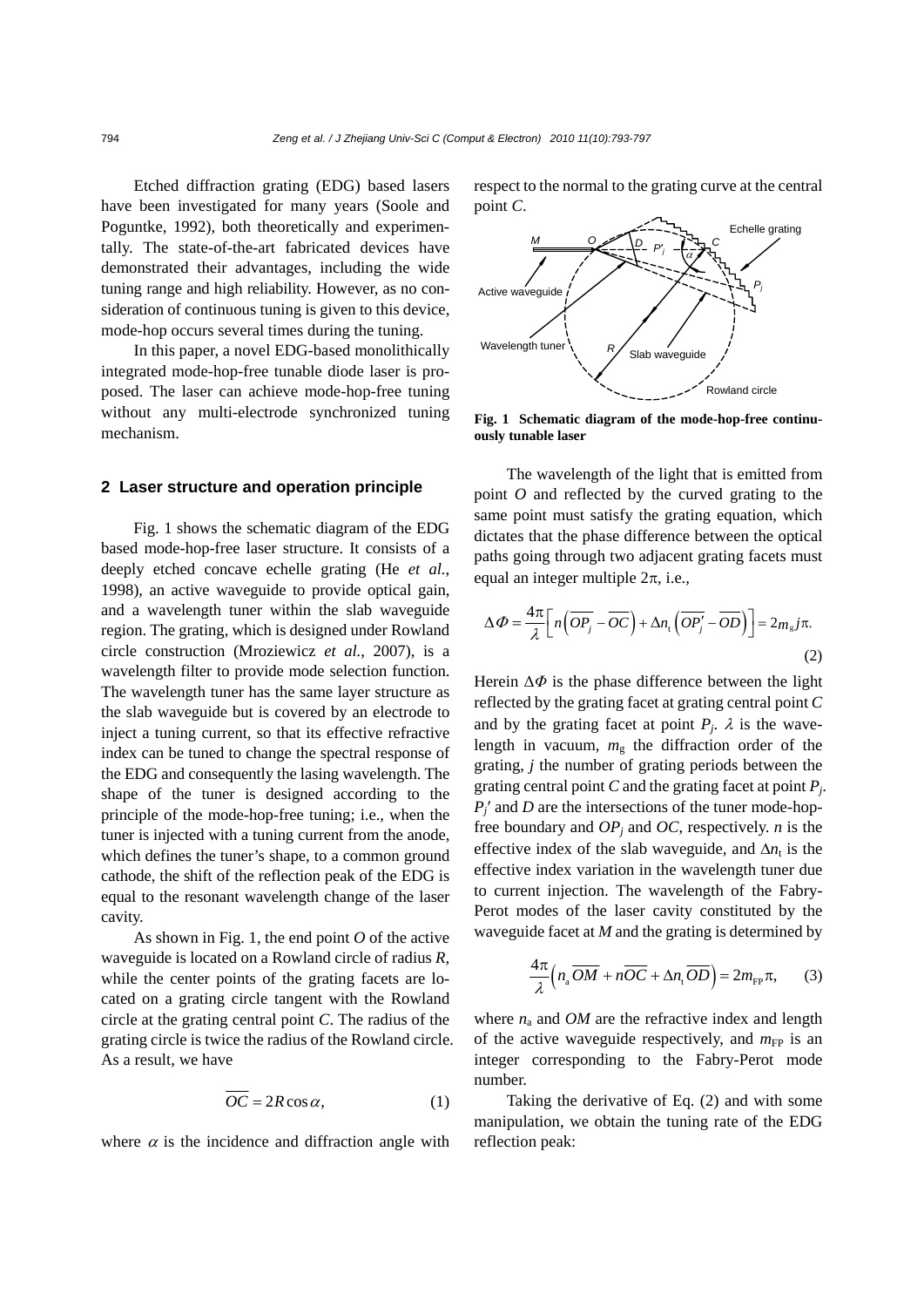$$
\frac{\Delta \lambda}{\lambda} = \frac{\left(\overline{OP'_j} - \overline{OD}\right)\Delta n_t}{n\left(\overline{OP_j} - \overline{OC}\right)}.
$$
\n(4)

Similarly, from Eq. (3), the tuning rate of the Fabry-Perot modes can be written as

$$
\frac{\Delta \lambda}{\lambda} = \frac{\overline{OD} \Delta n_{\rm t}}{n_{\rm a} \overline{OM} + n \overline{OC}}.
$$
 (5)

By equating Eqs. (4) and (5) and with some manipulations, the synchronous wavelength tuning condition of the laser is obtained as follows:

$$
\overline{OP_j'} = \overline{OD} \times \left[ 1 + \frac{j m_g \lambda}{2(n_a \overline{OM} + n \overline{OC})} \right].
$$
 (6)

From Eq. (5), one can see that the tuning range of the laser is determined by the lengths, *OM*, *OC*, and *OD*. By considering the requirements of providing sufficient gain and tuning range, we choose a suitable *OM* value. *OC* can be calculated from Eq. (1) after choosing the incident angle  $\alpha$  by considering the fabrication technology and the wavelength dispersion requirement*.* For given dimensions of the EDG and the length of the active waveguide, i.e., when *OM* and *OC* are fixed, from Eq. (5) one can see that a larger *OD* is helpful for increasing the tuning range. For a given tuning current, however, a larger *OD* also results in an increased tuner region area and a smaller refractive index variation  $\Delta n_t$ , and thus reduces the tuning range. Hence, for a given injection current, there is an optimal tuner shape for achieving the largest wavelength tuning range.

#### **3 Numerical simulations and discussions**

From Eqs.  $(1)$ ,  $(5)$ , and  $(6)$ , one can see that reducing the Rowland circle radius *R* results in a decrease of the tuner area and consequently an increase of the injection current density. A smaller radius *R* results in, however, a broader spectral response of the grating and lower threshold margin, and thus a lower single-mode selectivity. In addition, from Eq. (5), a shorter length *OM* of the active waveguide is helpful for obtaining a larger tuning range. For practical considerations, however, the length of the active waveguide cannot be too short in order to provide sufficient optical gain without a high injection current density. Under these considerations, the parameters of EDG are set as: Rowland circle radius *R*=1500 μm, *OM*=300 μm. Since the bandwidth of the material gain is about 60 nm, we chose the diffraction order *m*=15, which produces a suitable free spectral range (FSR) in relation to the bandwidth of the material gain.

Fig. 2 shows the spectral response of the EDG calculated by using the Kirchhoff-Huygens diffraction formula and overlap integral formula (Sheng *et al.*, 2001; Shi and He, 2005). The incident field is assumed to be a Gaussian beam with a waist of 1.25 μm. The peak of the reflection spectrum is located at 1550 nm, and its 3 dB bandwidth is about 0.4 nm. The threshold gain of the lasing modes is determined by  $r_1 r_2 e^{gL_a} e^{2ik_0 (n_a L_a + nL + \Delta n l)} = 1$ , where  $r_1$  is the reflection coefficient of the cleaved facet on the left of the active waveguide,  $r_2$  is the amplitude reflection coefficient of the EDG,  $k_0$  is the wave number in vacuum,  $L=OC$ ,  $I=OD$ , and  $L_a=OM$  is the length of the active waveguide. The threshold gain of different longitude modes is plotted as a function of wavelength (Fig. 3). The threshold margin between the main lasing mode and the adjacent mode is about  $12 \text{ cm}^{-1}$ , which is high enough for single-mode operation.



**Fig. 2 Spectral response of etched diffraction grating**



**Fig. 3 Threshold gains of the longitudinal modes**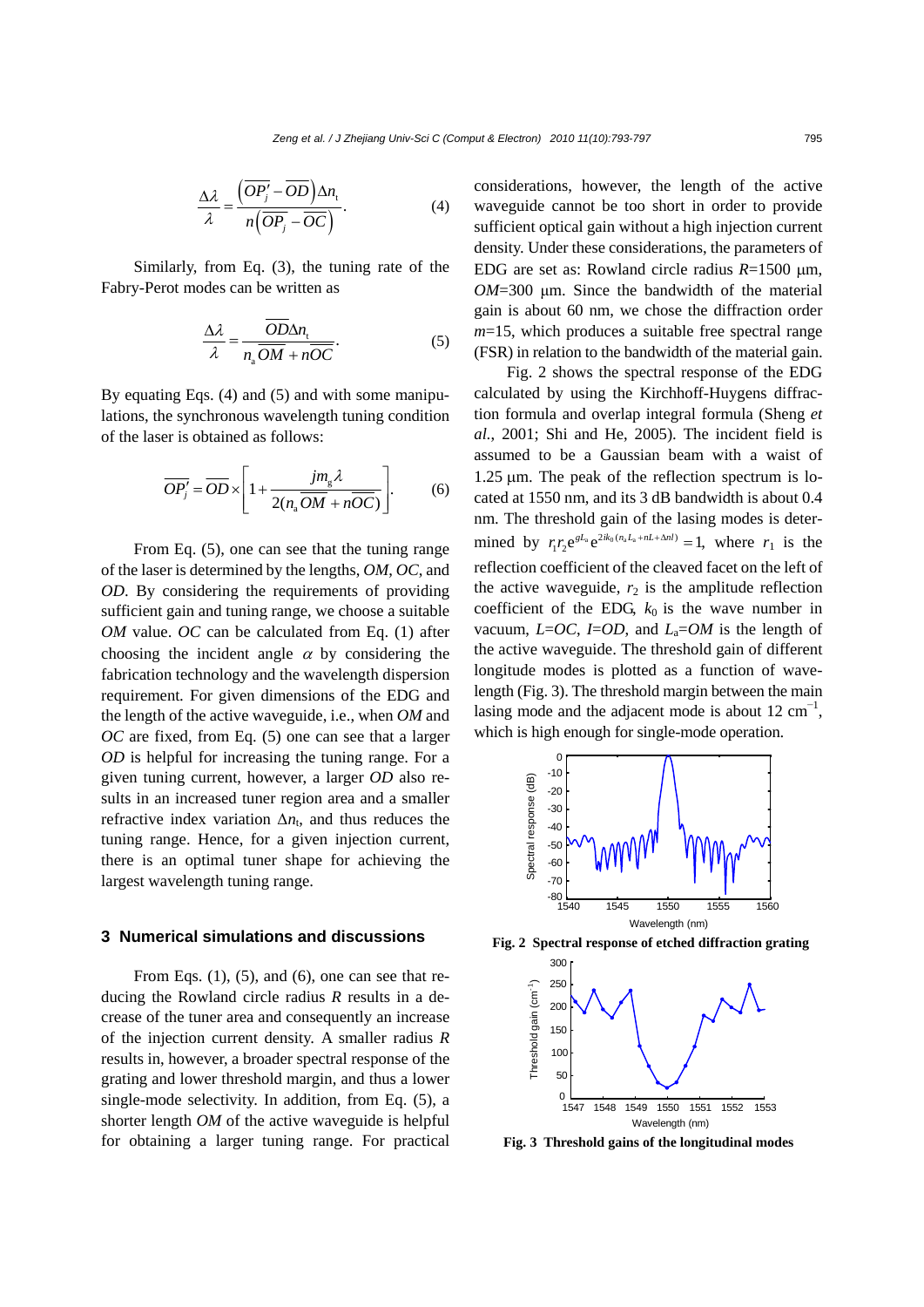As we have mentioned in Section 2, for a given grating geometry, there is an optimal value of the tuner length *OD* for obtaining the largest tuning range. Fig. 4 shows the tuning range as a function of the tuner length *OD* with different incidence angles of 70°, 60°, and 50° within a tuning current range of 300 mA. The effective refractive index change in the tuner area is calculated by the following method. In InGaAsP waveguide, the effective refractive index  $n_t$ can be written as:  $n_1 = \Gamma n_2 + (1 - \Gamma)n_1$ ,  $n_1 = 3.1$ ,  $n_2 = 3.4$ , *Γ*=0.5 is the confinement factor. We assume that the effective refractive index change in the tuner area is proportional to carrier density *N*, i.e.,  $\Delta n_i = \gamma N$ , with  $\chi$ =1.5×10<sup>-26</sup> m<sup>3</sup>. The carrier density is determined by the rate equation  $I/(eV) = AN + BN^2 + CN^3$ , where *I* is the injected current, *V* is the volume of the injection region,  $A=10^8$  s<sup>-1</sup>,  $B=5\times10^{-11}$  cm<sup>3</sup>/s, and  $C=7.5\times10^{-29}$ cm 6 /s are constants associated with the material (Weber, 1994). For a given injected current *I*, the effective refractive index change can be calculated precisely. Based on this, the tuning range with all the parameter given can be calculated. Fig. 4 shows that for every value of the incidence angle, an optimal length *OD* exists to obtain the largest tuning range. The existence of the optimal value is due to the fact that the increase of *OD* increases the tuner area, and thus reduces the refractive index change for a given injection current. On the other hand, a larger *OD* increases the proportion of the tuner length over the total cavity length, which helps to increase the tuning range. The tuning range also increases with the incidence angle  $\alpha$ . A larger  $\alpha$  also results in a larger wavelength dispersion and consequently a higher single-mode selectivity (Fig. 5). However, a larger  $\alpha$ also results in smaller grating facets, which increases the loss due to the limitation of fabrication technology. We chose  $\alpha = 70^{\circ}$  in our design, which produces a threshold margin of about 12  $cm^{-1}$ , sufficient for achieving a good single-mode selectivity. In this case, the optimal tuner length is *OD*=380 μm and the tuning range is about 3.6 nm.

Fig. 6 depicts the lasing wavelength as a function of the injection current. When the tuner is designed according to the mode-hop-free condition with the optimal *OD* value of 380 μm at  $\alpha = 70^\circ$ , no mode-hop occurs within the tuning range of 3.6 nm. The corresponding effective refractive index change is 0.017

over the tuner area of  $5.7 \times 10^4$   $\mu$ m<sup>2</sup>. However, if the mode-hop-free condition is not met, for example, if the second term in Eq.  $(6)$  is reduced by a factor of  $1/2$ , mode-hop occurs several times during the tuning.



**Fig. 4 Tuning range vs. tuner length for different incidence angles**



**Fig. 5 Threshold gain difference vs. the incidence angle**



**Fig. 6 Lasing wavelength vs. injection current, showing the tuning operations with and without mode-hop** 

Fig. 7 depicts the tuning range as a function of the maximum injection current. A larger tuning current will increase the tuning range, because it causes a larger refractive index change. The increase, however, is not linear. The refractive index, and consequently the tuning range, increase more slowly as the tuning current increases. This results from the nonlinear